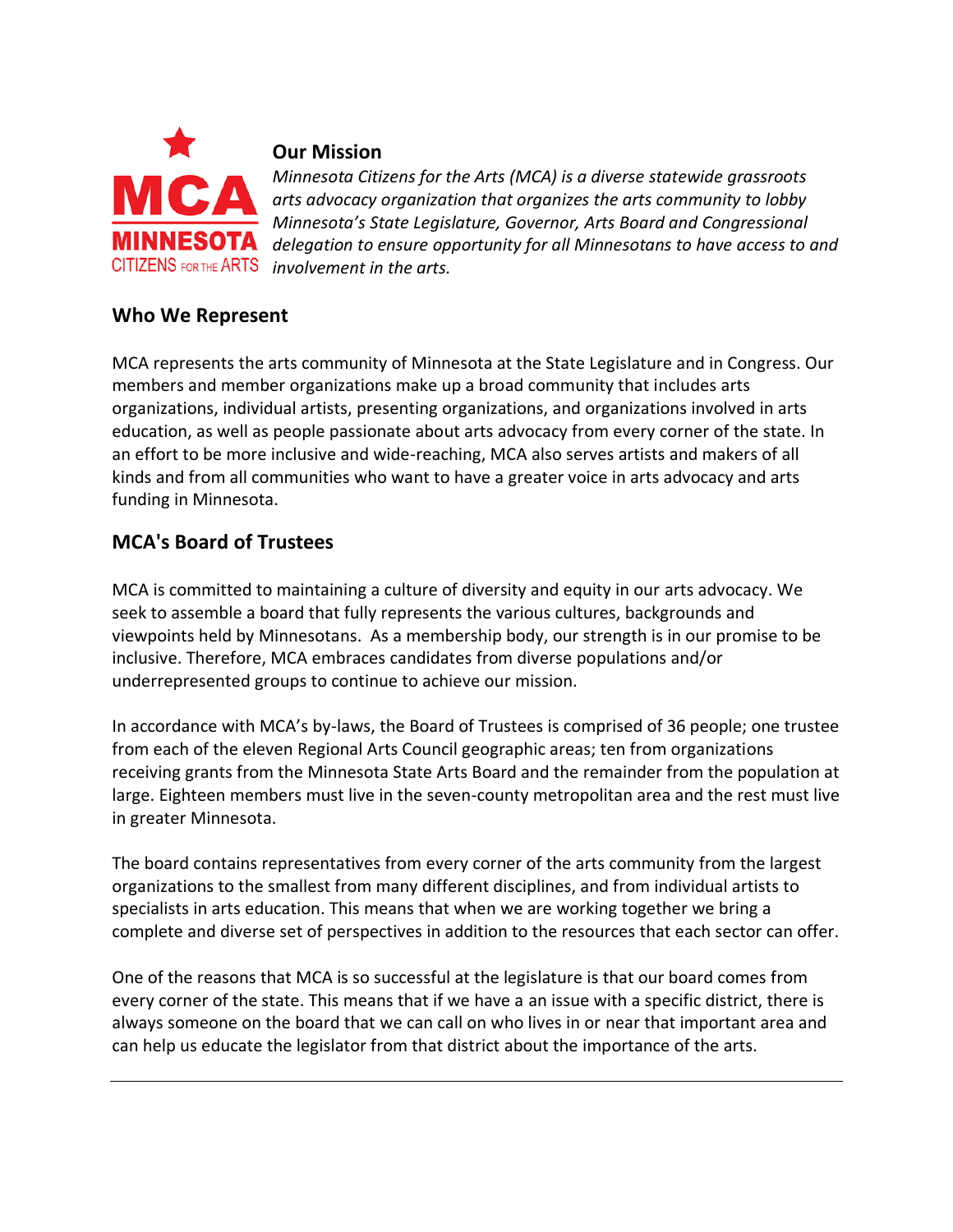#### **What are the Board's Duties?**

- 1. **Oversight:** The board of trustees meets to advise the staff and discuss policies, political strategy, planning and their own participation in grassroots advocacy as it pertains to the arts. The Board hires the Executive Director. The Executive Director is responsible for other hires and managing the organization to meet the Board's policy goals.
- 2. **Represent:** Each board member represents a sector of the Minnesota arts community or the greater community at large. Board members are expected to be in contact with their colleagues in the arts community.
- 3. **Participate:** Board members are expected to attend all MCA board and committee meetings, as well as events such as Advocacy Day.
- 4. **Participate some more:** Each board member must serve on at least one committee but may serve on more.
- 5. **Take Initiative:** Be an active volunteer for MCA.
- 6. **Communicate and Build Relationships:** Be an active advocate for the arts.

**Want to apply online? Please fill out our application form here:** <https://forms.gle/X77jq88xA8mCFnsi7>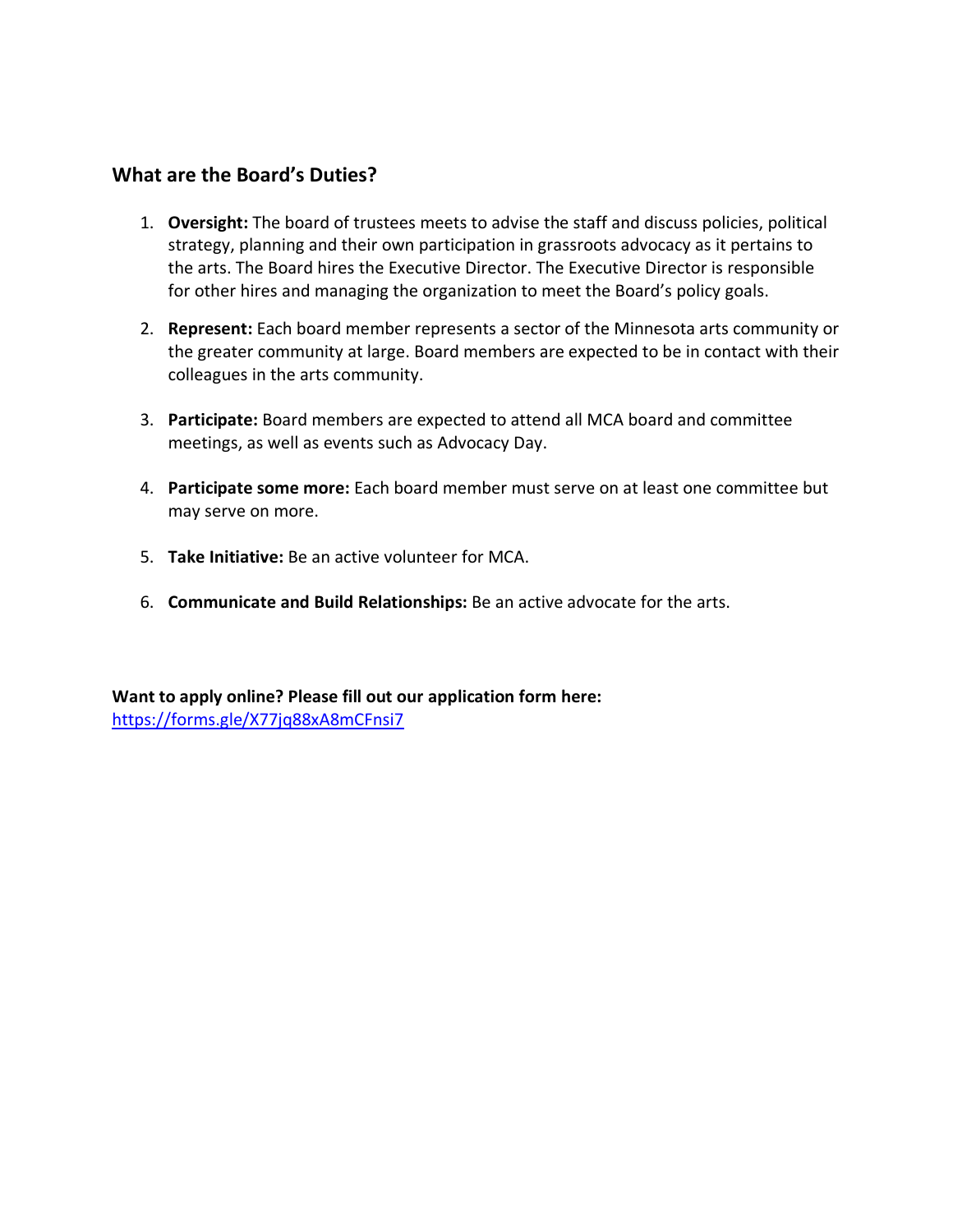## **New Board Member Self-Nominations Form**

Please return completed forms to MCA by **Friday, October 15. Call for Nominations!**

**Interested?** Complete the form and send it to [staff@artsmn.org](mailto:staff@artsmn.org) or mail it by Friday October 15 to 661 LaSalle Street #220 St. Paul MN 55114.

\_\_\_\_\_\_\_\_\_\_\_\_\_\_\_\_\_\_\_\_\_\_\_\_\_\_\_\_\_\_\_\_\_\_\_\_\_\_\_\_\_\_\_\_\_\_\_\_\_\_\_\_\_\_\_\_\_\_\_\_\_\_\_\_\_\_\_\_\_\_\_\_\_\_\_\_\_\_\_\_\_\_\_\_\_\_\_\_\_\_\_\_\_\_\_\_\_\_\_\_\_\_\_\_

*MCA does not discriminate based upon race, religion, color, national origin, gender, sexual orientation, gender identity, gender expression, age, status as a protected veteran, status as an individual with a disability, or other applicable legally protected characteristics. This policy extends beyond the board to employees, members, and volunteers.*

| <b>Full Name:</b>                        |                                                                                                                                                                                                                                      |
|------------------------------------------|--------------------------------------------------------------------------------------------------------------------------------------------------------------------------------------------------------------------------------------|
| <b>Home Address:</b>                     |                                                                                                                                                                                                                                      |
| Home Phone (day time):                   |                                                                                                                                                                                                                                      |
| <b>Work Address:</b>                     |                                                                                                                                                                                                                                      |
|                                          |                                                                                                                                                                                                                                      |
| <b>Name of Employer (if applicable):</b> | <u>and the contract of the contract of the contract of the contract of the contract of the contract of the contract of the contract of the contract of the contract of the contract of the contract of the contract of the contr</u> |
| Title (if applicable):                   |                                                                                                                                                                                                                                      |
|                                          | Legislative District (Based on home address. If unknown, MCA staff can assist you).                                                                                                                                                  |

### **GETTING TO KNOW YOU AS A CANDIDATE:**

Tell us about your experience with your local arts community.

Do you have political experiences –employment or advocacy (desired, but not necessary)?

- o Yes
- o No

Please explain:

Why are you interested in serving on the MCA Board of Trustees?

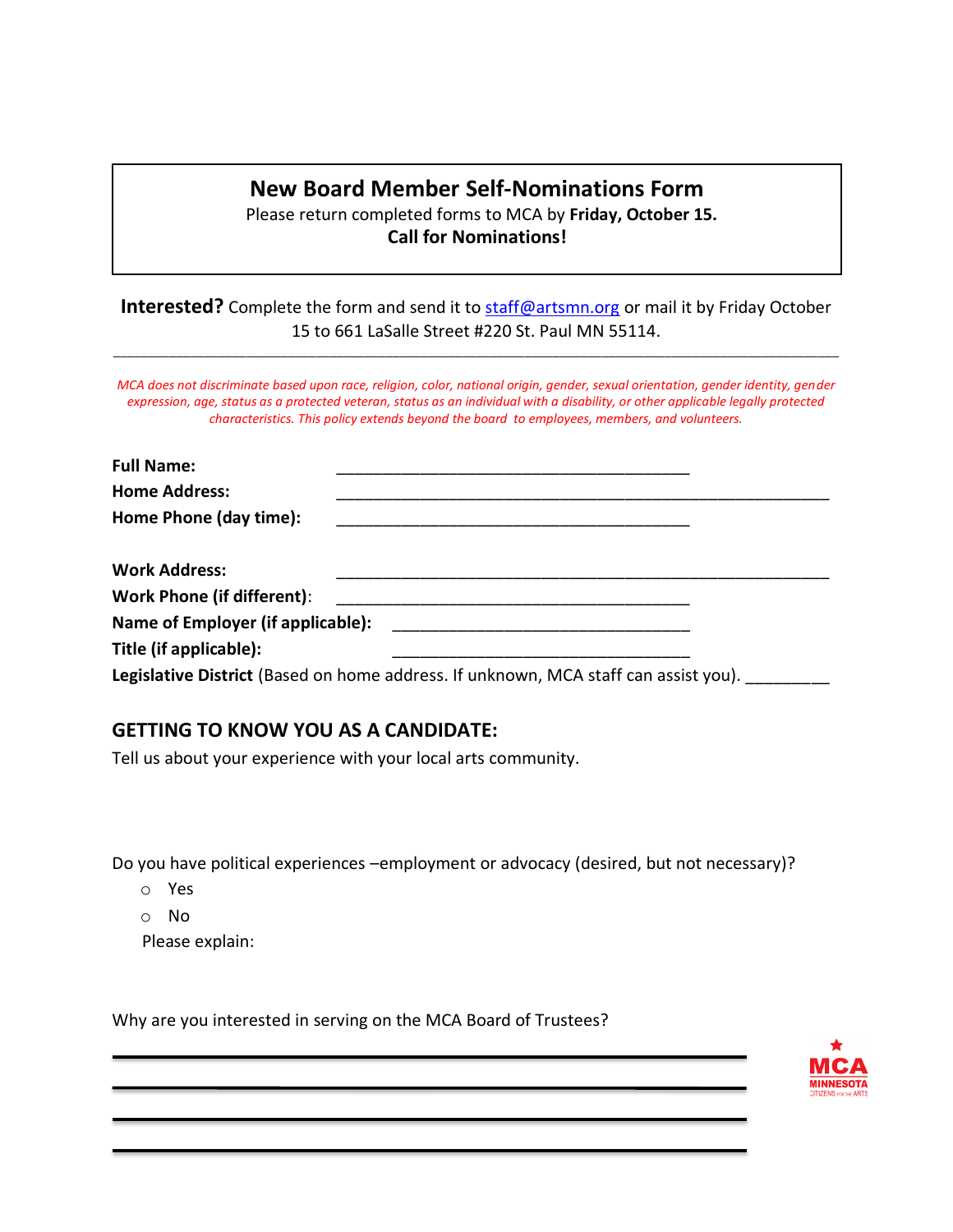

# **New Board Self-Nominations Form (Page 2)**

Minnesota Citizens for the Arts (MCA) is soliciting nominations for its Board of Trustees. Members serve a two-year term that begins November 2021.

*MCA does not discriminate based upon race, religion, color, national origin, gender, sexual orientation, gender identity, gender expression, age, status as a protected veteran, status as an individual with a disability, or other applicable legally protected characteristics. This policy extends beyond the board to employees, members, and volunteers.*

### **Please check ALL that apply:**

- 1) I would fit the following requirements in MCA's Bylaws:
	- o I serve a Regional Arts Council region (Region
	- o I am from an organization receiving MSAB Operating Support.
	- o I reside in the seven-county metro area.
	- o I reside in greater Minnesota.
- 2) I would bring the following qualities to the MCA board:
	- o A willingness to work, to attend meetings, participate in Advocacy Day, and to be a vocal arts advocate.
	- o Existing political connections; am a political strategist and/or have an understanding of the political process *(Please clarify):*
	- $\circ$  Influence within my organization and I am willing to communicate the messages and needs of MCA to my peers and gather feedback to share with MCA representatives.
	- o Balance in terms of representing the state or the arts community *(Please Clarify):*
- 3) Political Affiliation- DFL, GOP, Reform/Independent, Other:
- 4) Note additional information about you, that you feel we should know.